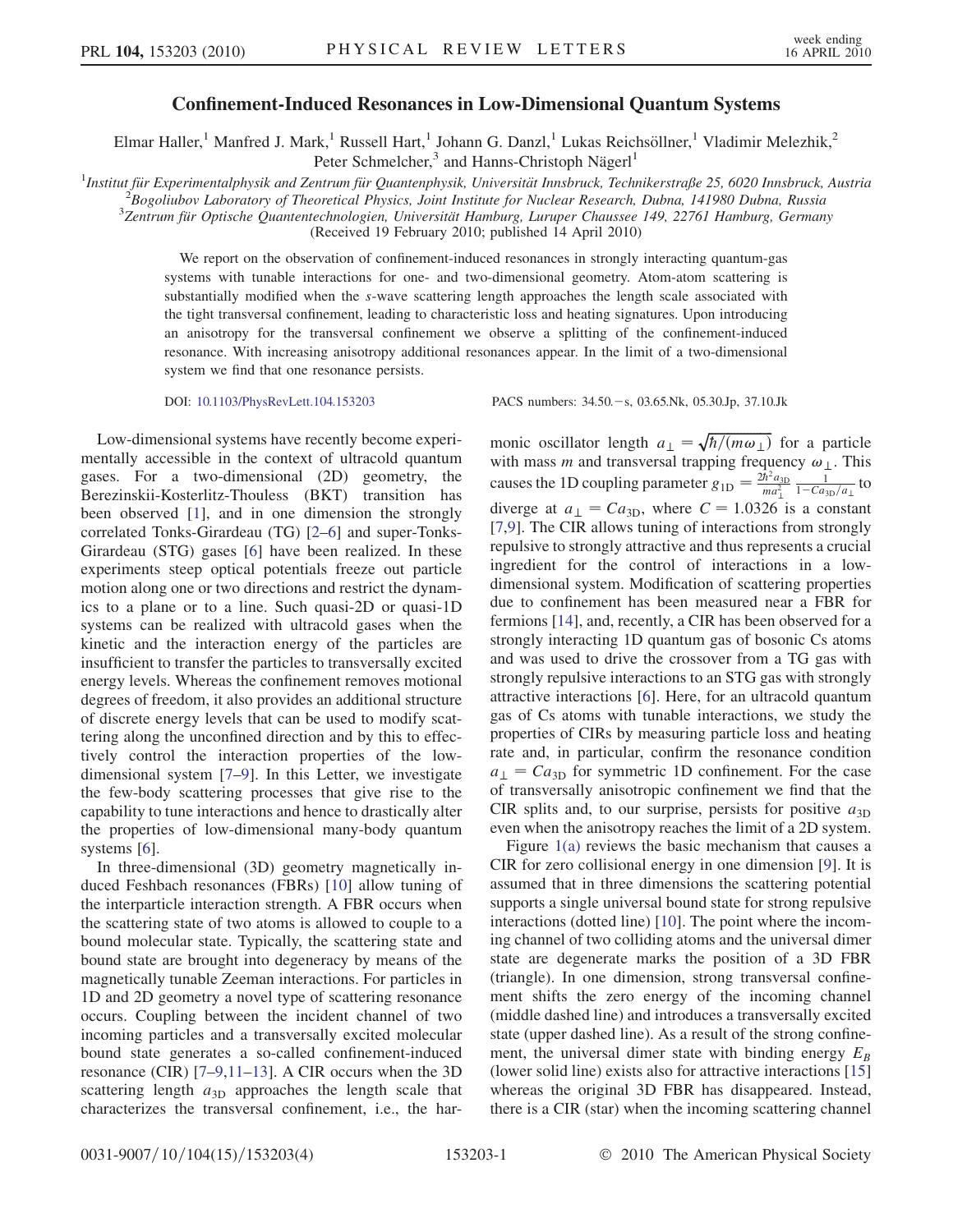

<span id="page-1-0"></span>FIG. 1 (color online). (a) Illustration of the mechanism responsible for a CIR; see Ref. [[9](#page-3-4)] and text for details. The energy levels near a scattering resonance are plotted as a function of  $1/a_{3D}$ . The CIR occurs for  $Ca_{3D} = a_{\perp}$  when scattering atoms are allowed to couple to transversally excited bound states. (b) indicates the shift and splitting for anisotropic confinement characterized by  $\Delta \omega$ . (c) Experimental configuration. Two laser beams create an optical lattice that confines the atoms to an array of approximately 3000 independent, horizontally oriented elongated 1D tubes. (d) Tuning of  $a_{3D}$  is achieved by means of a FBR with a pole at  $B = 47.78(1)$  G [\[18\]](#page-3-13).

becomes degenerate with the transversally excited molecular bound state (upper solid line). It is assumed that the binding energy of this state is also  $E_B$ , shifted by  $2\hbar\omega_\perp$  [[7\]](#page-3-3). In more detail, as depicted in Fig. [1\(b\),](#page-1-0) we assume that the energy levels of noninteracting atoms, as a result of cylindrically symmetric transversal confinement, can be approximated by those of a 2D harmonic oscillator with  $E_{n_1,n_2} = \hbar \omega_\perp (n_1 + n_2 + 1)$  and quantum numbers  $n_1$  and  $n_2$  belonging to the two Cartesian directions. Scattering atoms [\[16\]](#page-3-10) in the transversal ground state (0,0) can couple to the excited states  $(n_1, n_2)$  if the parity of the total wave function is preserved [\[12\]](#page-3-11). The energetically lowest allowed excited states are threefold degenerate with an energy  $E = 3\hbar\omega_1$  and with quantum numbers (1,1), (2,0), and (0,2). For the transversally symmetric confinement, they contribute towards a single CIR [[9\]](#page-3-4). However, the contribution of the state  $(1,1)$  is negligible due to the zero contact probability of the atoms and the short-range character of the interatomic interaction. Unequal transversal trapping frequencies  $\omega_1$  and  $\omega_2 = \omega_1 + \Delta \omega$  lift this degeneracy and shift the energy levels according to  $E_{n_1,n_2}$  =  $\hbar\omega_1(n_1 + n_2 + 1) + \hbar\Delta\omega(n_2 + 1/2)$ . One thus expects a splitting of the CIR.

We start from a tunable Bose-Einstein condensate (BEC) of 1.0 to  $1.4 \times 10^5$  Cs atoms in the energetically lowest by perfine sublevel [17] confined in a crossed-beam lowest hyperfine sublevel [\[17\]](#page-3-12) confined in a crossed-beam optical dipole trap and levitated against gravity by a magnetic field gradient of  $|\nabla B| \approx 31.1$  G/cm. Tunability of  $a_{3D}$  is given by a FBR as shown in Fig. [1\(d\)](#page-1-0) with its pole at  $B_0 = 47.78(1)$  G and a width of 164 mG [\[17](#page-3-12)[,18\]](#page-3-13). The BEC is produced at  $a_{3D} \approx 290a_0$ . We load the atoms within 300 ms into an optical lattice, which is formed by two retroreflected laser beams at a wavelength of  $\lambda =$  $1064.49(1)$  nm one propagating horizontally as illustrated in Fig. [1\(c\).](#page-1-0) These lattice beams confine the atoms to an array of approximately 3000 horizontally oriented, elongated 1D tubes with a maximum occupation of 60 atoms at a linear peak density of approximately  $n_{\text{1D}} \approx 2/\mu$ m. Weak<br>longitudinal confinement results from the Gaussian-shaped longitudinal confinement results from the Gaussian-shaped intensity distribution of the beams. We raise the lattice to a depth of typically  $V = 30E_R$ , where  $E_R = h^2/(2m\lambda^2)$  is the photon recoil energy. At this depth, the resulting transversal and longitudinal trap frequencies are  $\omega_{\perp} = 2\pi \times 14.5$  kHz and  $\omega_{\parallel} = 2\pi \times 16$  Hz and we then have  $a_{\perp} \approx$ 14.5 kHz and  $\omega_{\parallel} = 2\pi \times 16$  Hz and we then have  $a_{\perp} \approx 1370a_{\perp}$ . After loading we slowly rann down  $|\nabla R|$  in 50 ms 1370 $a_0$ . After loading we slowly ramp down  $|\nabla B|$  in 50 ms and adiabatically increase  $a_{3D}$  to 915 a0 in 100 ms to create a TG gas with well-defined starting conditions near the CIR [[6](#page-3-2)]. To detect the CIR as a function of B, manifested by a loss resonance, we quickly set B in less than 200  $\mu$ s to the desired value wait for a hold time of typically  $\tau =$ the desired value, wait for a hold time of typically  $\tau =$ 200 ms, and then measure the number  $N$  of remaining atoms by absorption imaging. For this, we relevitate the atoms, ramp down the lattice beams adiabatically with respect to the lattice band structure, and allow for 50 ms of levitated expansion and 2 ms time of flight. Note that  $\tau$  is chosen to be much longer than the lifetime of the STG phase [\[6\]](#page-3-2).

We observe the CIR in the form of an atomic loss signature as shown in Fig. [2.](#page-2-0) We attribute the loss near the resonance to inelastic three-body collisions [[19](#page-3-14)], which lead to molecule formation and convert binding energy into kinetic energy, causing trap loss and heating, similar to the processes observed near a FBR [[10](#page-3-5)]. In Fig. [2\(a\)](#page-2-1) the CIR can be identified as a distinct ''edge'' for the atom number N. Initially, in the TG regime losses are greatly suppressed, but increase rapidly on the attractive side of the CIR. N drops to a minimum when  $B$  is increased and then recovers somewhat. A clear shift of the loss signature to lower values for B and hence lower values for  $a_{3D}$  can be discerned when the confinement is stiffened. When we identify the position of the edge with the position of the CIR, we find good agreement with the analytical result  $Ca<sub>3D</sub>$  =  $a_{\perp}$  as shown in Fig. [2\(b\)](#page-2-1). As we have no theoretical description of the detailed shape of the loss resonance, we also plot, for comparison, the position of the minimum, which is shifted accordingly.

In Fig. [2\(c\)](#page-2-1) we juxtapose the loss and the heating rate that we measure in the vicinity of the CIR. For this, we measure the increase of the release energy within the first 100 ms. After holding the atoms for time  $\tau$  at a given value of B, we decrease  $a_{3D}$  back to 250  $a_0$  in 20 ms, switch off the lattice potential and determine the release energy in the direction of the tubes from the momentum distribution in free space expansion. We observe an increase for the heating rate when the CIR is crossed. From a low value of 10  $nK/s$  in the TG regime it rises to a maximum of approximately 150  $nK/s$  and then drops to settle at some intermediate value. The position of the maximum agrees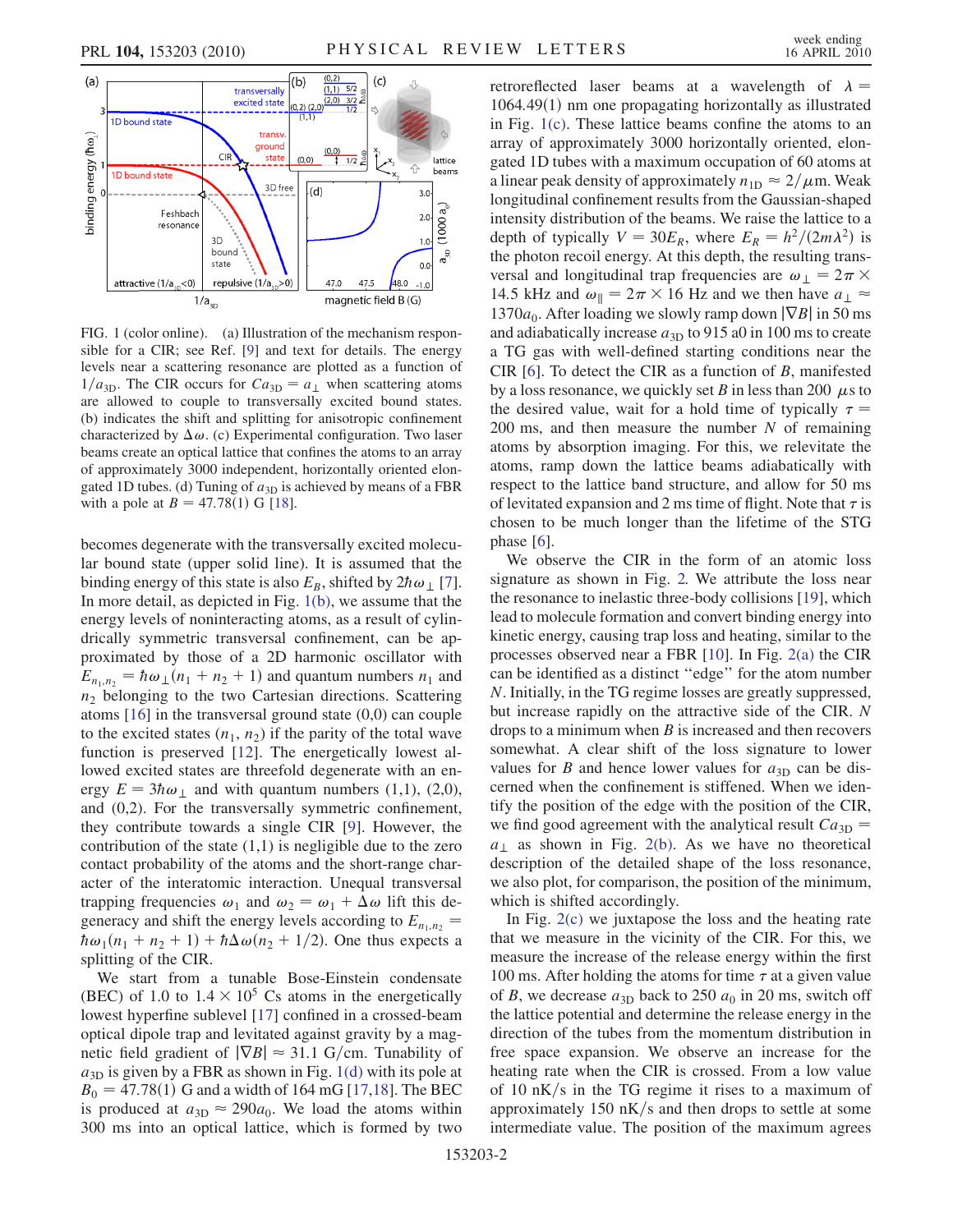<span id="page-2-0"></span>

<span id="page-2-1"></span>FIG. 2 (color online). Particle loss and heating rates in the vicinity of a CIR. (a) The number  $N$  of remaining atoms after  $\tau = 200$  ms shows a distinct drop (edge) when B is scanned across the CIR. A clear shift of the position of the edge to lower values for  $B$  can be observed when the transversal confinement is stiffened,  $\omega_{\perp} = 2\pi \times (0.84, 0.95, 1.05) \times 14.2(2)$  kHz (circles, squares, triangles) (b) Position of the edge (circles) as detersquares, triangles). (b) Position of the edge (circles) as determined from the intersection point of a second-order polynomial fit to the minimum for  $N$  and the initial horizontal baseline as shown in (a), converted into values for  $a_{3D}$ . For comparison, the position of the minimum (triangles) is also shown. The solid line is given by  $Ca_{3D} = a_{\perp}$ . (c) Heating rates near the CIR (circles). For comparison, N is also shown (triangles). Here,  $\omega_{\perp} = 2\pi \times$ <br>12.0(2) kHz. All error bars reflect L $\sigma$  statistical uncertainty 12.0(2) kHz. All error bars reflect  $1\sigma$  statistical uncertainty.

well with the maximum for atom loss. We check that the system's increase in energy is sufficiently small so that its 1D character is not lost. The release energy, even at maximal heating, remains below  $k_B \times 30$  nK, which is farmed below the energy spacing of the harmonic oscillator levels below the energy spacing of the harmonic oscillator levels,  $\hbar \omega_{\perp} \approx k_B \times 600 \text{ nK}.$ <br>We now examine 1

We now examine 1D systems with transversally anisotropic confinement. Starting from a lattice depth of  $V =$  $25E_R$  along both transversal directions, yielding  $\omega_{\perp}$  =  $\omega_1 = \omega_2 = 2\pi \times 13.2(2)$  kHz, we increase the horizontal<br>confinement to frequencies up to  $\omega_2 = 2\pi \times 16.5(2)$  kHz confinement to frequencies up to  $\omega_2 = 2\pi \times 16.5(2)$  kHz,<br>corresponding to a lattice depth of 39F<sub>p</sub> while keeping the corresponding to a lattice depth of  $39E_R$ , while keeping the depth of the vertical confinement constant. Figure [3\(a\)](#page-2-2) shows a distinct splitting of the original CIR into two loss resonances,  $CIR_1$  and  $CIR_2$ . The splitting increases as the anisotropy is raised. In Fig. [3\(b\)](#page-2-2) we plot the 3D scattering length values  $a_{3D,1}$  and  $a_{3D,2}$  that we associate with the positions of  $CIR<sub>1</sub>$  and  $CIR<sub>2</sub>$  as a function of the frequency ratio  $\omega_2/\omega_1$ . For this, as it becomes difficult to assign an edge to both of them, we simply determine the associated atom number minima and subtract a constant offset of  $88(7)a_0$  as determined from the measurement shown in Fig. [2\(b\).](#page-2-1) One of the resonances,  $CIR<sub>2</sub>$ , exhibits a pronounced shift to smaller values for  $a_{3D}$  as the horizontal confinement is stiffened. The second resonance,  $CIR<sub>1</sub>$ , shows a slight shift towards higher values for  $a_{3D}$ . We now use the lifting of the degeneracy for the energy levels as indicated in Fig. [1\(b\)](#page-1-0) to model the observed splitting of the CIR. We assume that the implicit equation  $\zeta(1/2, -E_B/(2\hbar\omega_+) + 1/2) = -a_{\perp}/a_{3D}$  for the binding energy  $E_B$  [\[9](#page-3-4)] remains approximately valid for sufficiently small  $\Delta \omega$ , taking  $\omega_{\perp} = \omega_1$ . Here,  $\zeta$  is the Hurwitz zeta function. We translate the scattering length values  $a_{3D,1}$ and  $a_{3D,2}$  into binding energies and calculate the energy difference  $\Delta E_B = E_B(a_{3D,1}) - E_B(a_{3D,2})$ , shown in Fig. [3\(c\)](#page-2-2). While this model does not explain the upward deviation seen for CIR<sub>1</sub>, the difference  $\Delta E_B$  is in reasonable agreement with the expected energy shift caused by the shifts of the excited harmonic oscillator states  $(E_{0,2}$  –  $E_{2,0}$  =  $2\hbar\Delta\omega$  [solid line in Fig. [3\(c\)](#page-2-2)]. We thus attribute  $CIR<sub>2</sub>$  to the stiffened confinement along the horizontal direction and hence to state  $(0,2)$ , while CIR<sub>1</sub> corresponds to the unchanged confinement along the vertical direction and hence to state (2,0).

We observe the appearance of additional structure in the measured loss curves when we increase the transversal anisotropy by weakening the confinement along one axis, here along the vertical direction. Figure [4\(a\)](#page-3-15) shows the atom number after  $\tau = 300$  ms for trapping frequency ratios  $\omega_1/\omega_2$  from 0.67 to 0.45. Multiple loss resonances appear close to the position of  $CIR<sub>1</sub>$ . The number of resonances increases and the positions shift continuously as the confinement is weakened. We speculate that those resonances are a result of a coupling to additional excited states, resulting in a multichannel scattering situation. Also



<span id="page-2-2"></span>FIG. 3 (color online). Splitting of a CIR for a 1D system with transversally anisotropic confinement. (a) As the horizontal confinement is stiffened,  $\omega_2/\omega_1 = 1.00, 1.10, 1.18$  (circles, diamonds, triangles) for  $\omega_1 = 2\pi \times 13.2(2)$  kHz, the CIR splits<br>into CIR, and CIR, (b) Position of CIR, (and circles) and into  $CIR_1$  and  $CIR_2$ . (b) Position of  $CIR_1$  ( $a_{3D,1}$ , circles) and CIR<sub>2</sub> ( $a_{3D,2}$ , squares) as a function of the frequency ratio  $\omega_2/\omega_1$ . (c) Binding energy difference  $\Delta E_B$  as determined from the implicit equation (see text) in comparison to the expectation from the simple harmonic oscillator model (solid line).